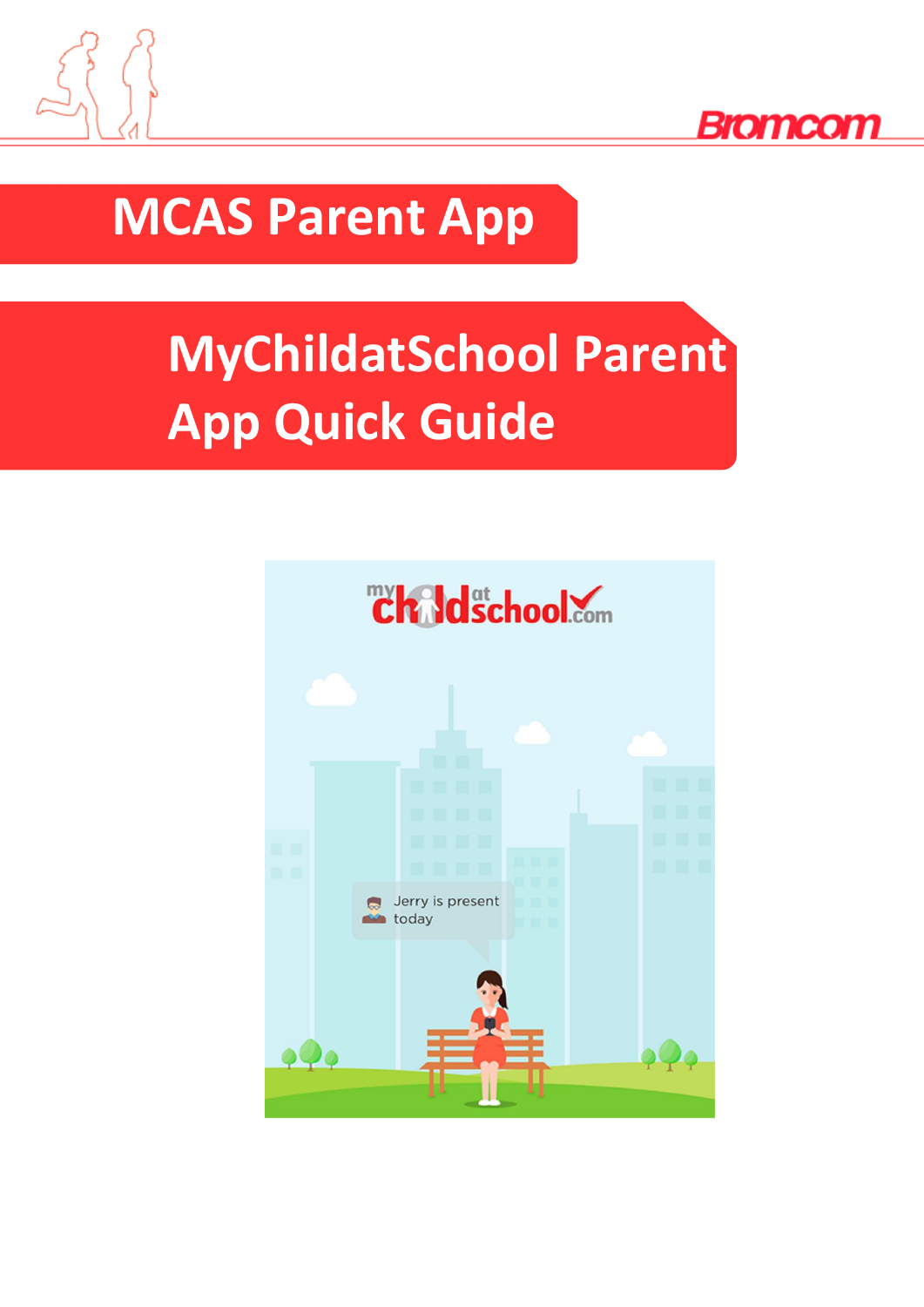

## Contents [Ctrl + Click to go to page]

## Contents

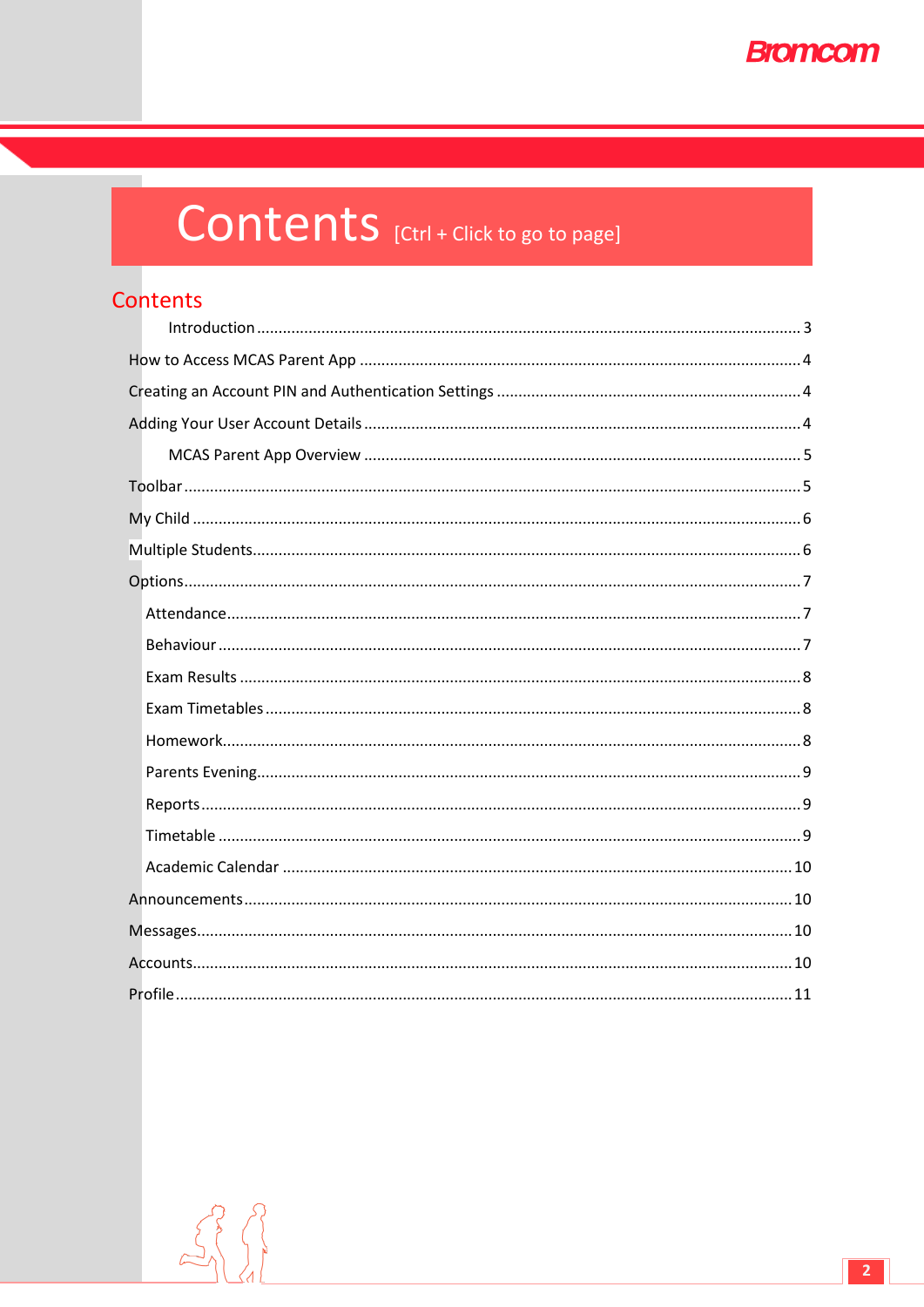## <span id="page-2-0"></span>**Introduction**

**MyChildatSchool Parent App** is an application enabling the **User** to view their child or children's school data on their smartphone.

The structure of the module allows the **User** to use all of the key features of MyChildatSchool but from a smartphone in real time. As well as student performance data, the app also provides general useful information about the school such as the **Academic Calendar** and **Announcements** in addition to a **Messaging** feature for improved communication with the school.

In summary, **MCAS Parent App** provides:

- Access to real-time **Timetable, Calendar**, **Attendance** and **Behavioural** data
- An insight to parents on their child's schoolwork (homework topics etc.)
- Communication facilities to improve contact between parents and schools
- Instant access to **Published Reports** and **Letters**
- **School Announcements and Parent Evening** information
- **Examination Timetables and Results**

**Note**: The information in this guide is based on all the modules being available to the school. Some options such as **Behaviour** may not be used by the school so these will not be available on the **Student Data menu**.

**Note**: If you have any issues logging into your account, please contact the school directly and not Bromcom. Bromcom only supply the software, the school create and maintain all User login details.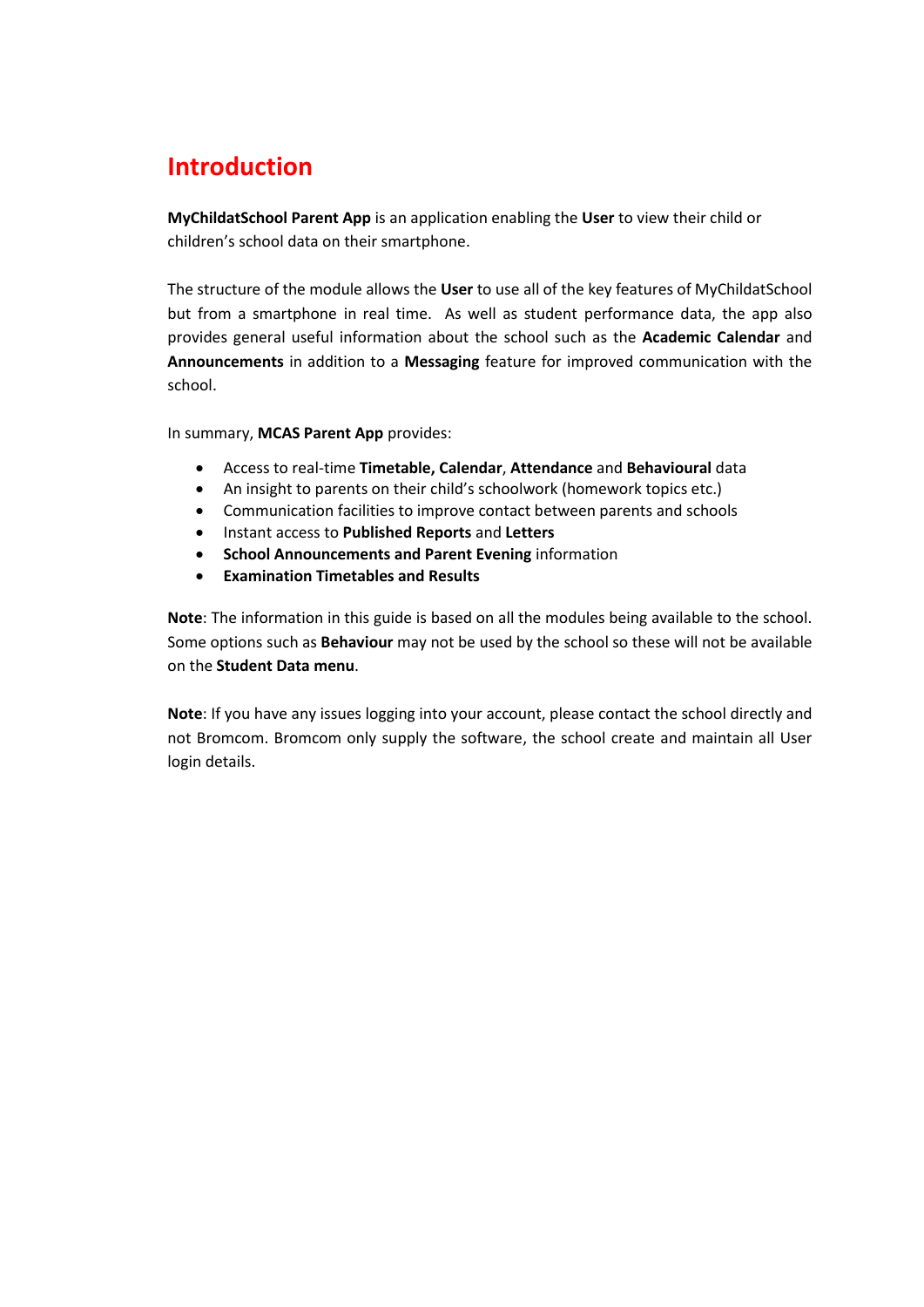

### <span id="page-3-0"></span>**How to Access MCAS Parent App**

The app is available to download from the Apple or Google Play stores for use on iPhones or Android smartphones accordingly. Simply search for **MyChildatSchool.com** and follow the instructions for installation on your phone. Once downloaded an appropriate MyChildatSchool App will appear.

For first use tap the tile, then the home screen and complete the security sections when prompted, as described below.



## <span id="page-3-1"></span>**Creating an Account PIN and Authentication Settings**

When you access the app for the first time you will be required to create a 5-digit PIN and complete the setup by confirming your biometric authentication settings. For further options on **PIN** and **Authentication Settings**, see the **Profile** section below.

## <span id="page-3-2"></span>**Adding Your User Account Details**

Next, enter the details that you have been given by the school: these will be the **School ID**, your **User ID** and your **Password**. Once these have been added, they will be stored securely within the app. For further options on **User Accounts**, see the **Profile** section below.

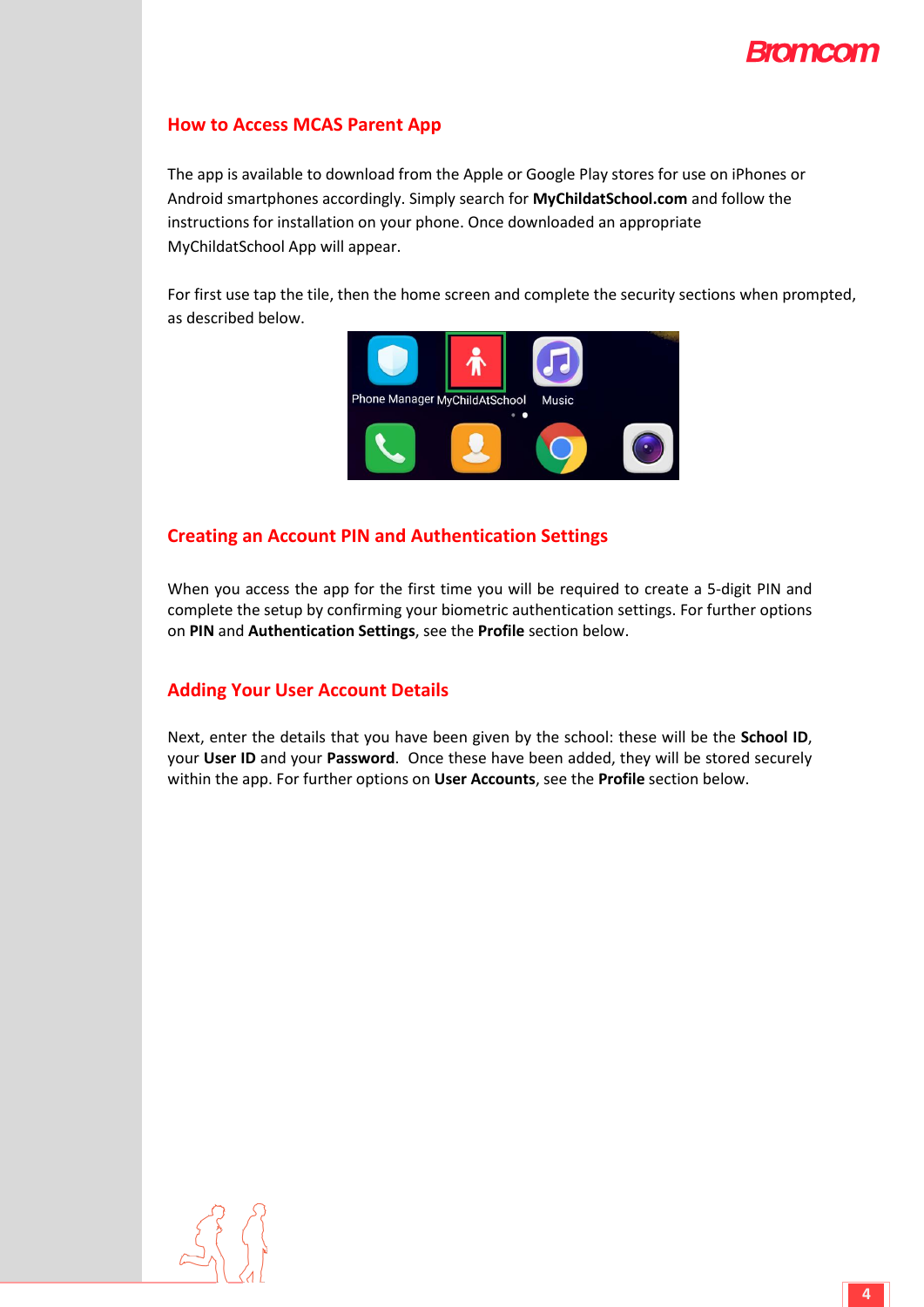

## <span id="page-4-0"></span>**MCAS Parent App Overview**

When logging in to your account through the app you only require your PIN/biometric authentication to save having to login with full details each time. From the homepage you will be prompted to complete these details.



A toolbar is permanently displayed at the bottom of the page and

all navigation is performed using the toolbar icons, the components of which are described below. The options available are:

<span id="page-4-1"></span>

Simply tap an icon to open the feature. To navigate from one feature to another simply tap on the required toolbar icon. A brief description of the functionality of each is described below.

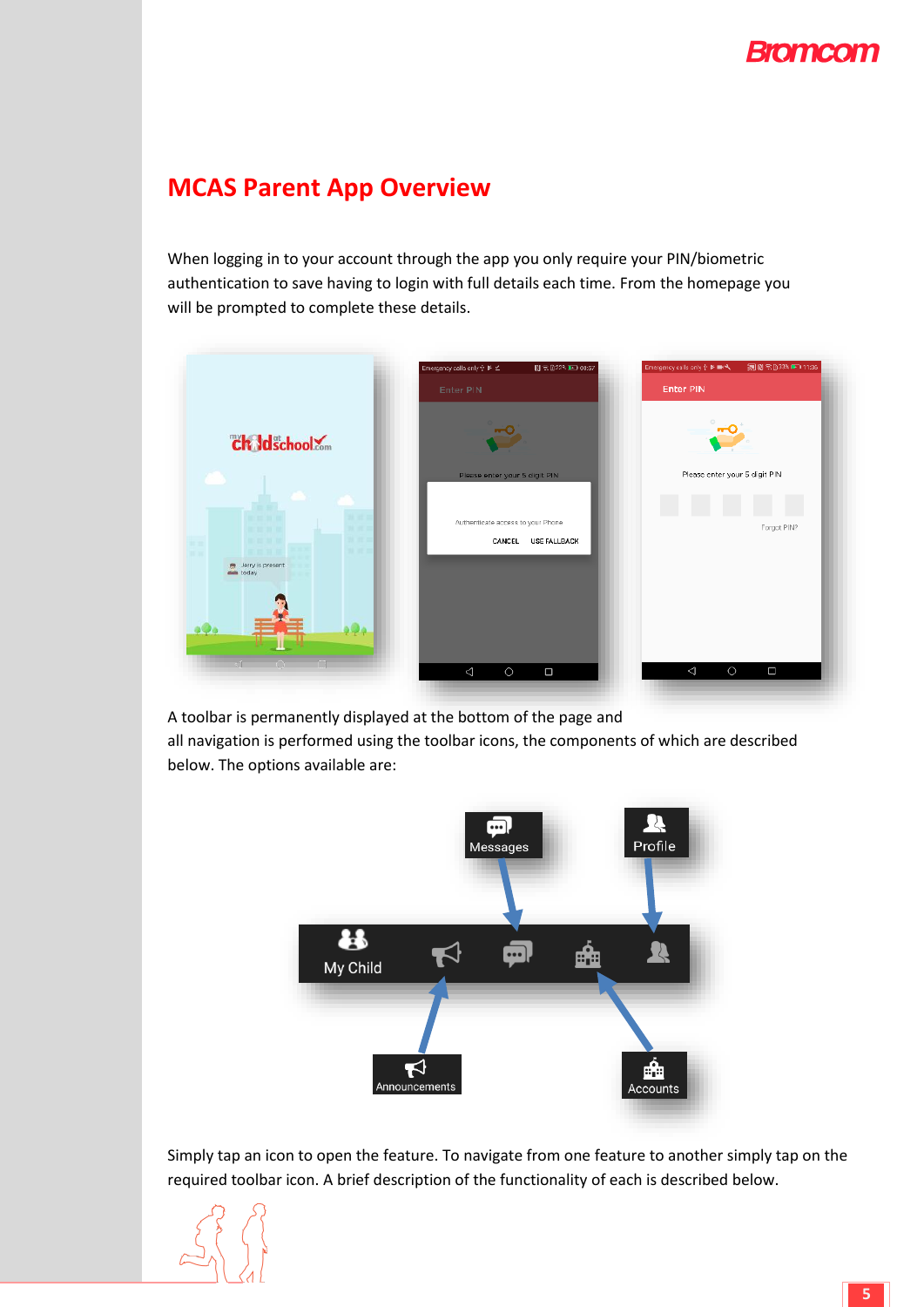

<span id="page-5-0"></span>**My Child**



Tapping the My Child icon will present a student page and a menu icon from which all available student pages may be accessed. To change to a different student page, tap the menu icon or swipe to the right to



reveal the Main Menu. The name of the student along with photo, if available, will show and a dropdown arrow will appear to enable the user to switch child, if appropriate.



To hide the Main Menu simply swipe to the left.

## <span id="page-5-1"></span>**Multiple Students**

Tapping on the name of the student, next to the photograph, will open a list of other students associated with the User. Tap to switch the tick to a different child and then tap **Select**. This allows information for more than one associated student to be viewed without having multiple logins.



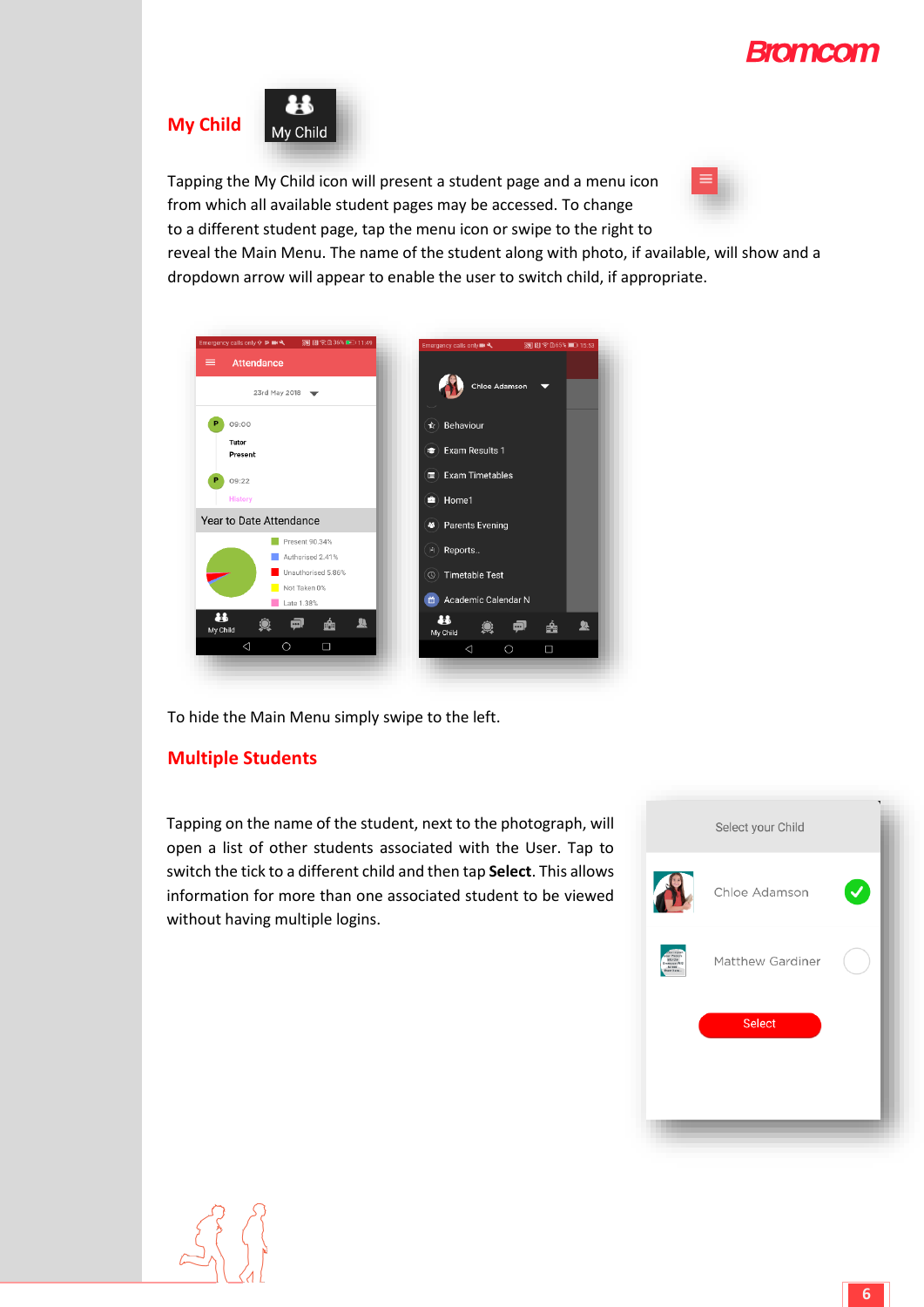

## <span id="page-6-0"></span>**Options**

From the menu, simply scroll and tap the required page. The menu will disappear. To return to the menu, either swipe to the right or tap the menu icon in the top left hand corner of the current page. Use the phone's back arrow to return to a previous page.

A brief description of all available student pages is described below.

#### <span id="page-6-1"></span>Attendance – Year to date

information is displayed as a pie chart in the lower pane. Today's attendance is displayed in the upper pane. To view attendance throughout the day scroll in the upper pane. Tap the day to reveal a calendar, which will display a colour for each day according to the status of the student's attendance for that day. Navigation arrows are available to change month and simply tap a day to view the attendance for that day.



<span id="page-6-2"></span>Behaviour - Events will appear in chronological order with the latest event at the top of the page. To view more details of an event simply tap it and scroll to view the information recorded. A red cross denotes negative behaviour, a green tick positive behaviour. Use the back arrow to return to the **Behaviour Events** list.



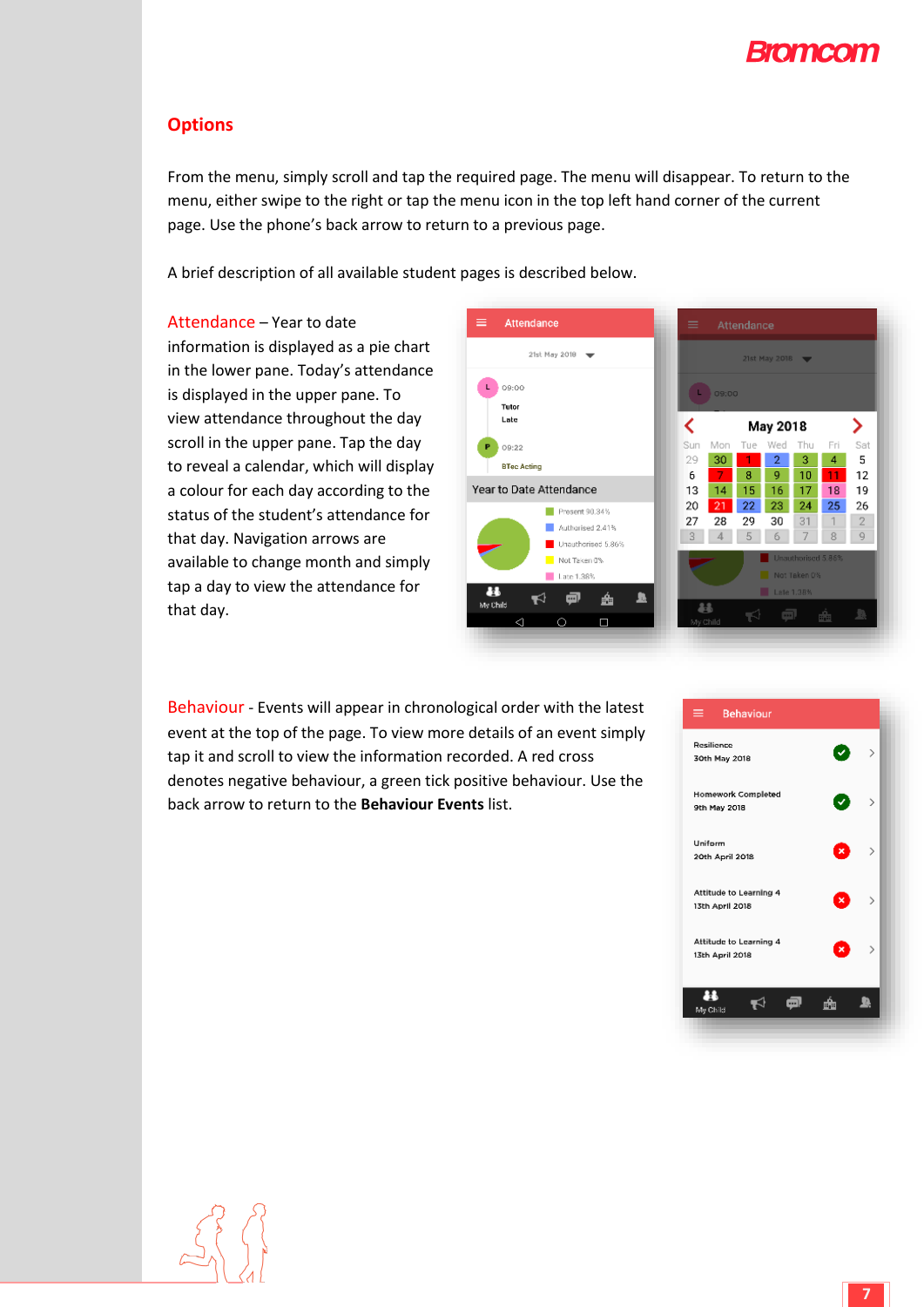

<span id="page-7-0"></span>Exam Results – Results will be displayed along with brief details of the exam and the season in which they were achieved. Tap a result to reveal further details and use the back arrow to return to the main results list.



<span id="page-7-1"></span>**Exam Timetables** Exam Timetables – Entries will be displayed along with brief details of the examination date and start time as well as seating information, if enabled by the school. The time allowed for the exam will be displayed on the right-hand side, expressed as minutes.

<span id="page-7-2"></span>Homework – Homework will be displayed in the format selected by the school. The screenshot displays the *Extended Homework* view. Tapping on the piece of homework will reveal more details.





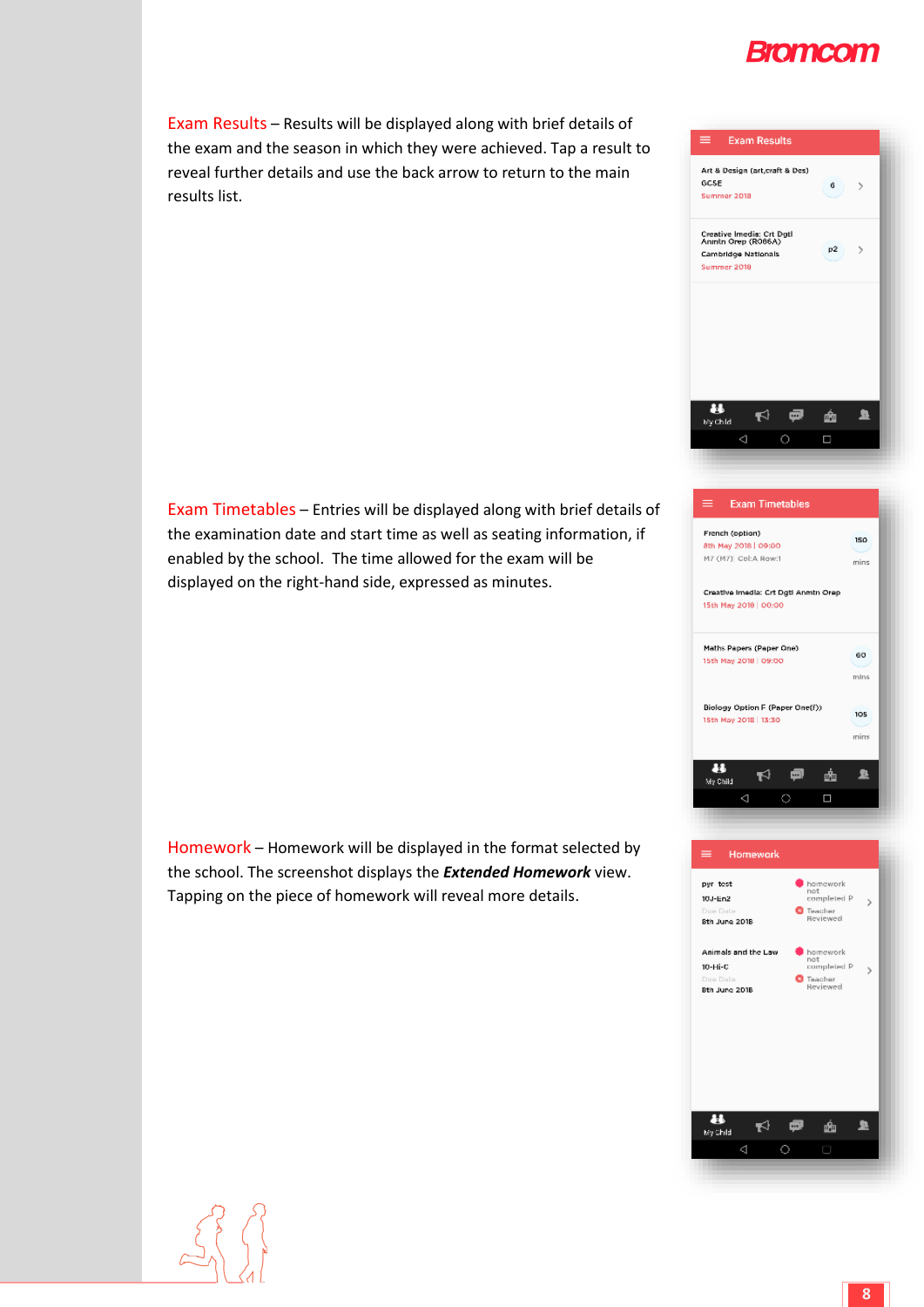

<span id="page-8-0"></span>Parents Evening **–** Active parent evenings for the student will appear along with the date. Use the dropdown arrow to switch to other parent evenings, if available. Booked appointments will appear in time order and if the *Enable Parent Booking* setting has been activated by the school, the user will be able to cancel an appointment and book their own slots. In this case, each appointment will display a **Cancel** option and scrolling down the page will reveal interviews available for booking. Simply tap **Book** and select an available time then confirm by tapping *Book* again on the *Time Selection* page.

<span id="page-8-1"></span>Reports – This page will contain not only reports but also any letters or documents that the school has published to *MyChildatSchool*. Depending on the format of the report and type of phone being used, the user may have to select the desired format before viewing or downloading. Further options according to the device may be available, such as printing and saving.

<span id="page-8-2"></span>Timetable **-** This page will display as *One Day to View*. Simply tap the date at the top of the pane and select a day accordingly. Scroll down to see the student timetable for that day.



| <b>Poor Attenders</b><br>30th May 2018       |   |  |  |
|----------------------------------------------|---|--|--|
| Geography Support Guide<br>9th February 2018 |   |  |  |
| <b>KS4 Progress</b><br>9th January 2018      | э |  |  |
| Y10 Progress Update T1<br>3rd November 2017  |   |  |  |
| Buses<br>20th September 2017                 |   |  |  |
| Y9 Progress 3<br>5                           |   |  |  |
| My Child                                     |   |  |  |
|                                              |   |  |  |

Reports



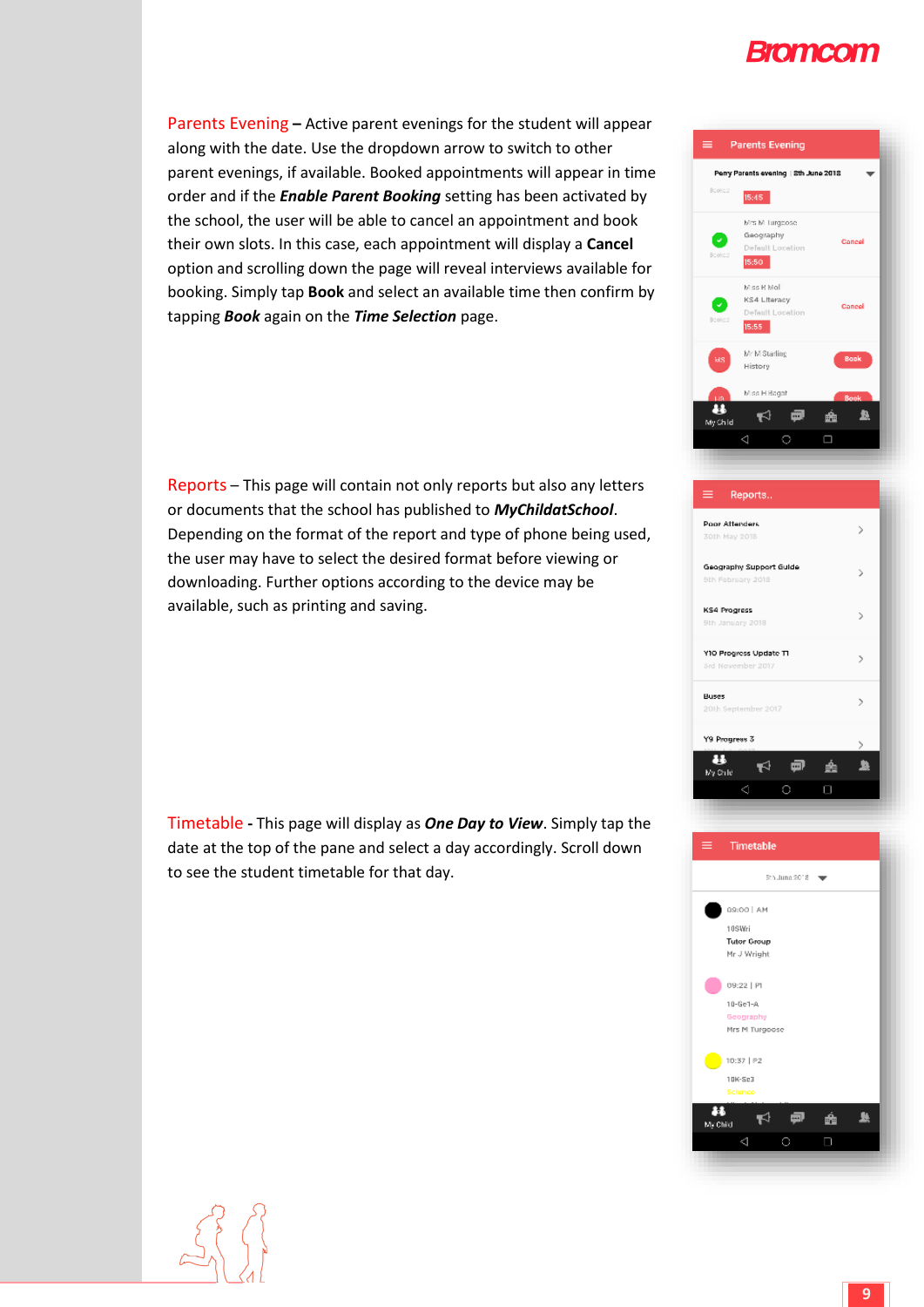

<span id="page-9-0"></span>Academic Calendar – Similar to the *Timetable* page but when tapping on the day the user will easily be able to view holidays etc. and can navigate through the months by tapping the *Calendar*  directional arrows.



#### <span id="page-9-1"></span>**Announcements**



Tap the loudhailer icon on the toolbar. Any announcements posted by the school will display the title and date. To view the announcement, simply tap it and scroll in the message window as necessary. To return to the main **Announcements** page, tap the **< Announcements** arrow. To view any attachments, simply tap on them.

### <span id="page-9-2"></span>**Messages**



The **Messages** feature allows the user to send, receive and reply to messages through the *Parent* 

App. Simply tap Messages from the toolbar. To compose a message, tap the pencil, **U** use the dropdown menu to select the recipient of the message (school or teacher if enabled), add a title, compose and *Send*. To abandon a message, simply tap the X in the **Messages** heading. To display either *Received* or *Sent* messages, simply tap the respective tab and tap again to view the message. A *Reply* option is available for the message.

#### <span id="page-9-3"></span>**Accounts**



From the toolbar, tap **Accounts**. This will reveal a page of accounts added to the app. Active accounts will be displayed in green and details will be retained by the app to save the user from having to complete these details each time. Login is by PIN/biometric authentication (depending on what the device supports). Accounts can be deleted and new ones added by tapping the  $+$  in the **Accounts** heading. When creating an account, if the user has forgotten their details, they can simply tap "*Forgot Password"* which will redirect them to their online *MyChildatSchool* login page. They can either reset their password or recover their account details.